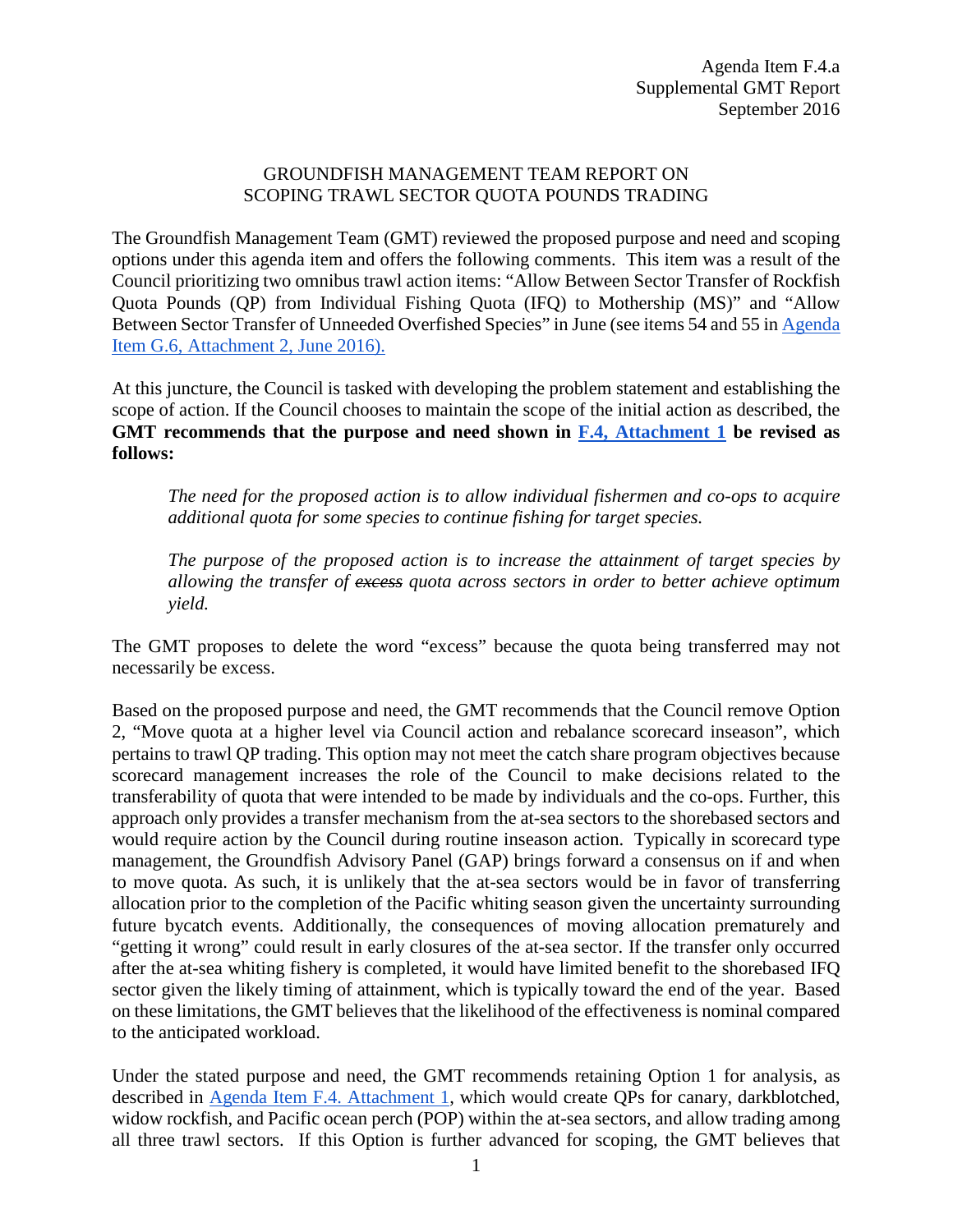consideration should be given to establish a trading cap between the at-sea sectors and the shorebased sector in order to prevent one sector from acquiring QPs at a high enough level that could limit opportunity in other sectors.

## **GMT Proposal**

The GMT discussed the importance of crafting a problem statement that more broadly describes the issue the Council is attempting to address, given the considerable amount of work that is currently underway or has already been completed around the issue of flexibility.

The Council has spent a lot of time considering ways to address issues of rigidity in the management scheme, including: (1) inseason transfers of overfished species from the off-the-top deductions; (2) considering voluntary transfers of IFQ associated with the IFQ sector to the mothership sector with transfer caps; (3) buffers to reduce the fishery harvest guideline (HG) below the annual catch limit (ACL); (4) developing an alternative (considered under Agenda Item F.7) to change the current "hard-cap" allocations for select species to "soft-cap" set-asides; (5) a wide variety of measures put forward as part of the Omnibus considerations; and finally (6) the proposal of QP trading across all trawl sectors.

The Council has several pathways forward to accomplish the goal of increased flexibility to better achieve optimum yield (OY). These pathways could be considered independently, with separate agenda items, processes, and timelines, or the Council could choose to take a more holistic approach, as many of these items are inextricably linked, by combining actions to accomplish the greater goal of increased flexibility. For example, the Council could consider using the buffer approach for 2017-2018, change management of bycatch species in the at-sea sector from allocations to set asides (until changed), and then consider other long-term solutions after 2021 that would be developed during the five year review of catch shares and intersector allocations (e.g., trawl trading). The GMT believes that analysis of the GMT proposal could begin now and then be supplemented with analysis from the 5-year review.

**Therefore, the GMT recommends that the Council take the more holistic approach by considering the two Omnibus items outlined in this agenda item within the context of the existing Groundfish Fishery Management Plan (FMP) framework, and retitling the actions as "Addressing Flexibility within Intersector Allocations."** The GMT believes that by expanding the scope of the initial action, including bringing in considerations for the non-trawl sector and evaluating the options in relation to other ongoing Council actions (e.g. [Agenda Items](http://www.pcouncil.org/wp-content/uploads/2016/08/F5__SitSum_5YrRev_SEPT2016BB.pdf)  [F.5.](http://www.pcouncil.org/wp-content/uploads/2016/08/F5__SitSum_5YrRev_SEPT2016BB.pdf) and [F.7.](http://www.pcouncil.org/wp-content/uploads/2016/08/F7__SitSum_AtSeaSetAsides_SEPT2016BB.pdf) at this meeting), that a more effective and long-term solution to increasing flexibility and opportunity to subsequently increase attainment of OY can be found for target and healthy stocks.

### **Revised Purpose and Need**

During discussions, the GMT concluded that the purpose of the action considered here is to consider ways to potentially increase the level of flexibility that is allowed within the groundfish fisheries by providing mechanisms to allow for better attainment of OY while still achieving the primary objectives laid out in Amendments 20 and 21. Expanding the scope of this action could potentially increase the complexity and workload associated; however, initially scoping a more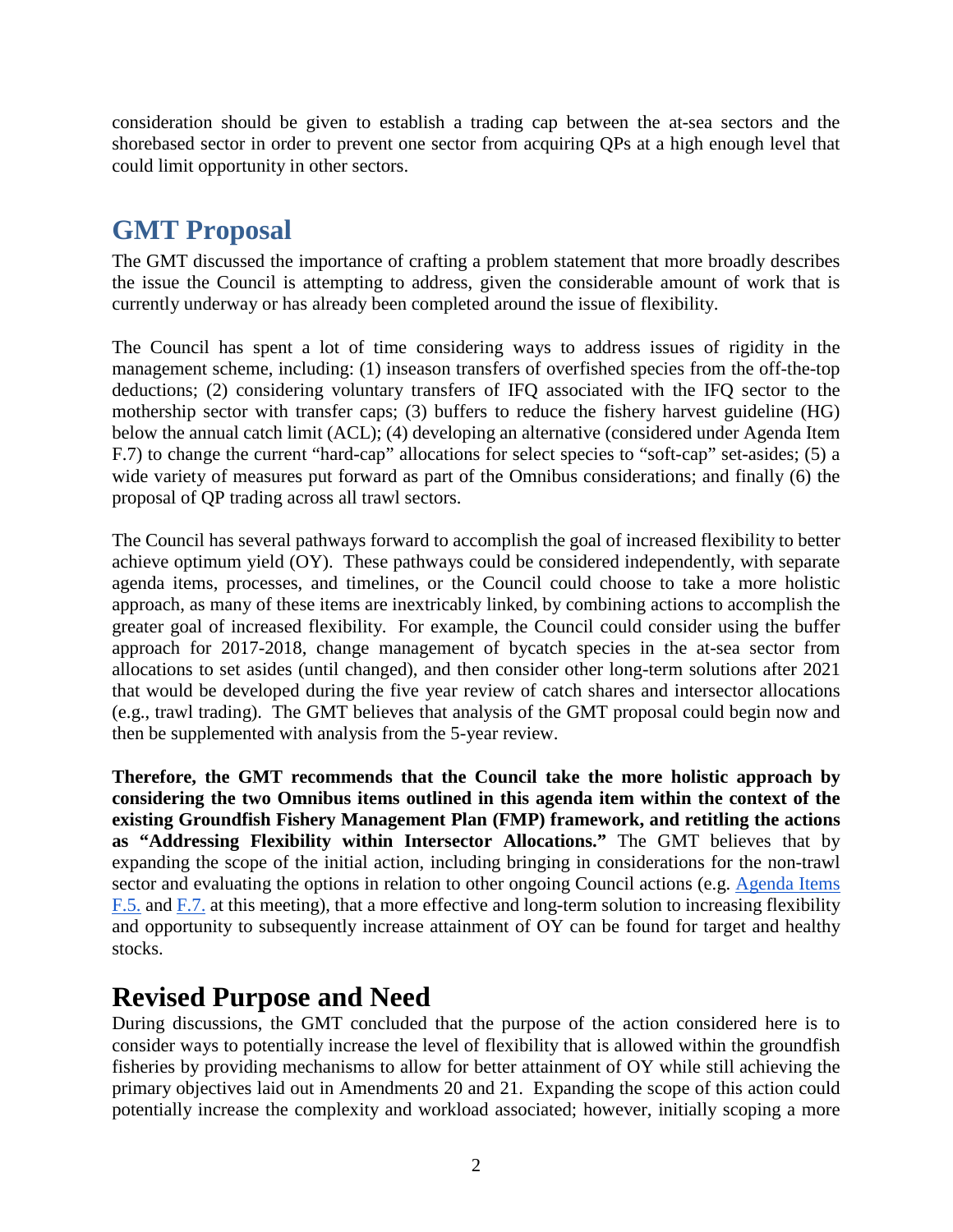comprehensive approach may provide some long-term benefits and address additional actions that may arise in the future.

If the Council would like to broaden the scope of action, then the GMT recommends the current purpose and need be amended as follows:

*The purpose of the proposed action is to add flexibility into the sector allocations while maintaining individual accountability and facilitating self-regulation and co-op management by the trawl sector as a whole.*

*The need for the proposed action is to better obtain optimum yield.*

# **Options for Scoping**

If the Council chooses to broaden the purpose and need as suggested by the GMT, we suggest adding the following new options for scoping in addition to Option 1, as they also meet the GMT proposed purpose and need, as well as take into consideration the broader goals in the FMP (e.g. to manage to OY, keep catch within ACLs, have year-round fisheries (where possible) etc.)

#### **GMT Option 2: Expand the species under Option 1 to include some or all of the species currently managed as set-asides in the at-sea sectors**

GMT Option 2 is intended to expand the number of species that can be traded between sectors in order to better attain OY by not stranding species at the sector or individual level.

### **GMT Option 3: Change all non-whiting at-sea allocations to set asides, harvest guidelines, or annual catch targets (Similar to the proposed action under Agenda Item F.7)**

GMT Option 3 would change canary, darkblotched and widow rockfish, and POP into at-sea set asides. The Council may take action under Agenda Item F.7 to make darkblotched and POP into sector-specific set asides for the at-sea sectors. However, set asides are not managed inseason unless there is a risk to a harvest specification, another sector is affected, or there is a conservation concern. The GMT believes the Council could also consider HGs or annual catch targets (ACTs) for these four species, which would not result in an automatic closure (like an allocation), but could be managed inseason if the Council deems it necessary (unlike set asides).

#### **GMT Option 4: Reconsider allocations and/or the management tools used to apportion catch between trawl and non-trawl after the intersector allocation scoping being conducted in the 5 year review process**

Along with the five year review of the IFQ program, the intersector allocation of the groundfish species are also being scoped. This includes Amendment 21 species, such as darkblotched, and other formally allocated species, like sablefish. Currently, significant amounts of trawl dominant species are being "stranded" in the non-trawl sector (e.g., petrale sole), and revisiting the initial allocations to the trawl sector may provide trawl fishermen additional quota, particularly for choke species, without having to acquire it on the market.